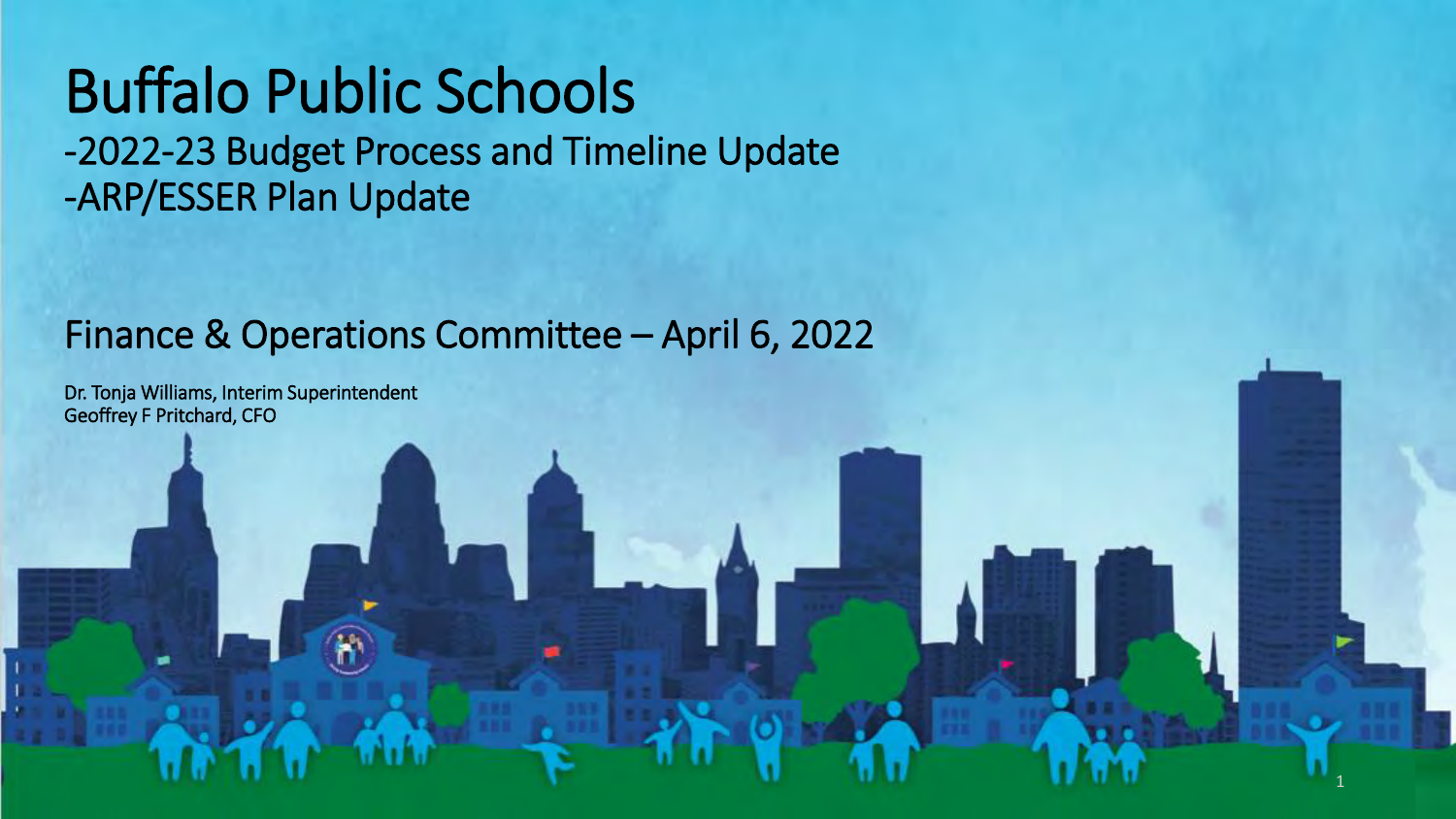## 2022-23 Budget Update

- Governor Hochul's January 18, 2022 Executive Budget Proposal ➢Statewide \$1.6 Billion in Foundation Aid – Year 2 of Phase-in ➢Statewide \$0.5 Billion in Other Expense Based Aids
	- ➢BPS set to receive \$31.4m or 3.6% increase
		- State Aid in line with 4 Year Financial Plan
- Adopted State Budget
	- As of April 5, 2022 3:00PM, the State Budget has not been adopted
	- Review of legislation will begin upon State Budget adoption
- Charter School Tuition in 2022-23
	- ➢10,839 pupils (increase of 508 pupils over revised budget and 1,139 pupils over original budget)

2

- ➢\$154.6m (increase of \$10.6m over revised budget and \$18.9m over original budget) - \$173m with other costs and pass-throughs
- Finance webpage has pertinent documents or links to those documents: <https://www.buffaloschools.org/Domain/51>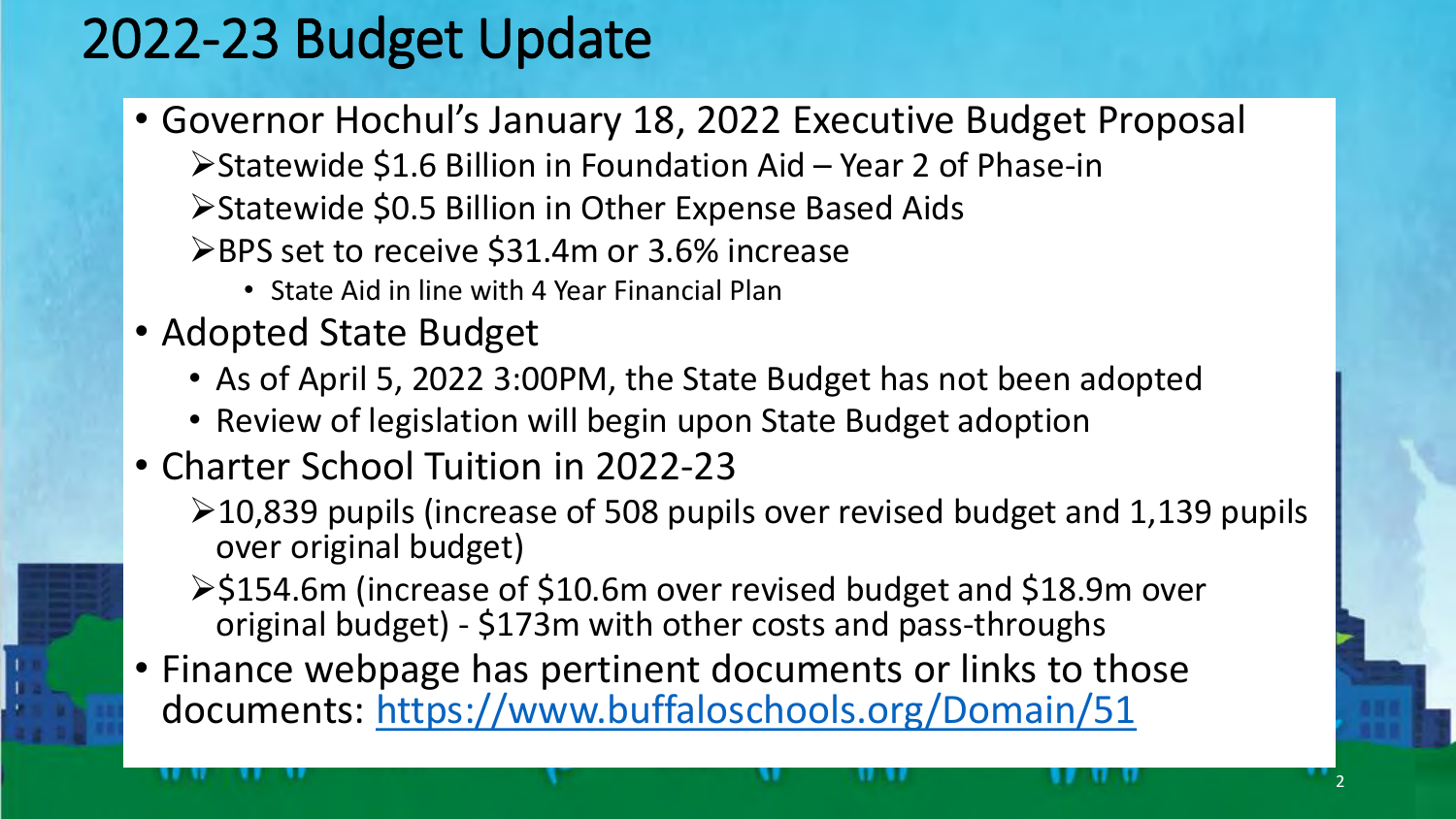## 2022-23 Budget Timeline - Upcoming

### • April 2022

- ➢4-6-2022 Finance Committee focuses on high level trends in advance of the details being shared
- ➢Cabinet/Superintendent review of submitted detail budgets and recommendations
- ➢2021-22 State budget adopted (State Aid finalized)
	- Adjustments to Departments and School budgets and ESSER 2/ESSER 3 may be necessary

3

➢Draft budget to Board; balanced Four Year Financial Plan to Board for approval and submission to the Buffalo Fiscal Stability Authority (BFSA) - 4-20-2022

### • May 2022

➢Superintendent proposed budget submitted to the Board

- ➢Finance and Operations Committee 5-4-2022
	- schedule additional committee meeting if needed
- ➢Budget approval by Board 5-18-2022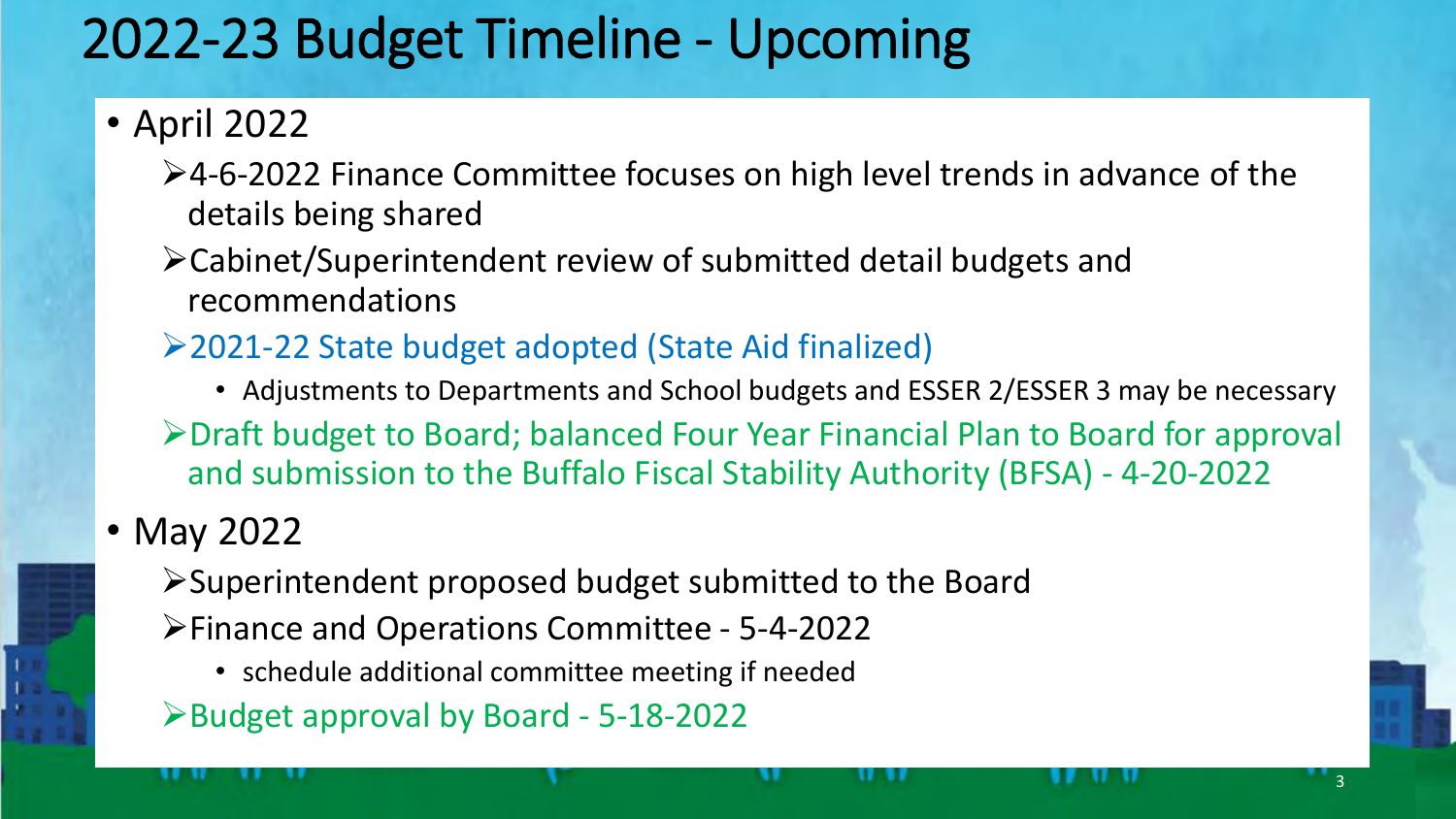### 2022-23 Budget - Historical Staff and Student Trends



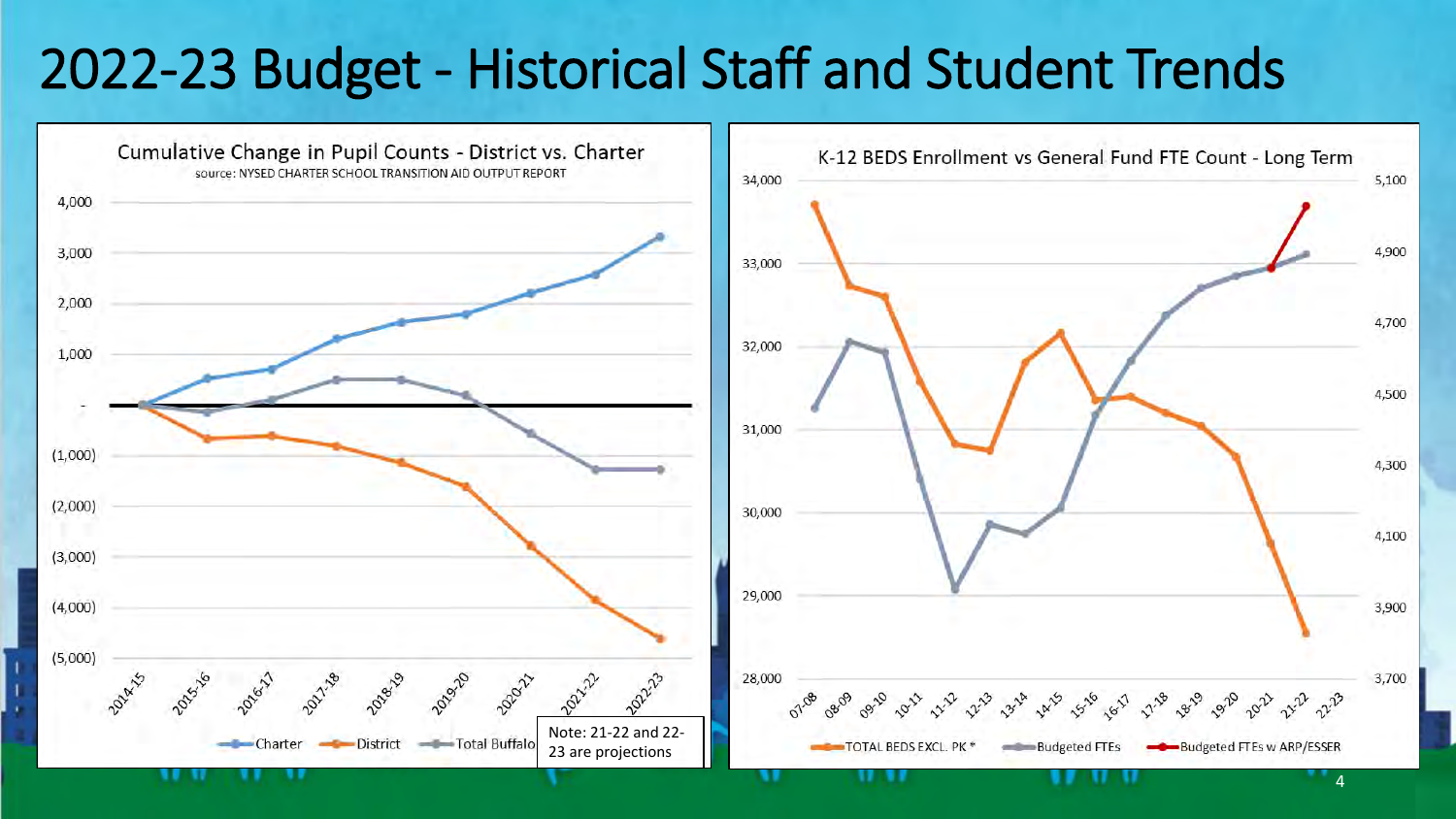### 2022-23 Budget - Historical Staffing and Vacancy Charts

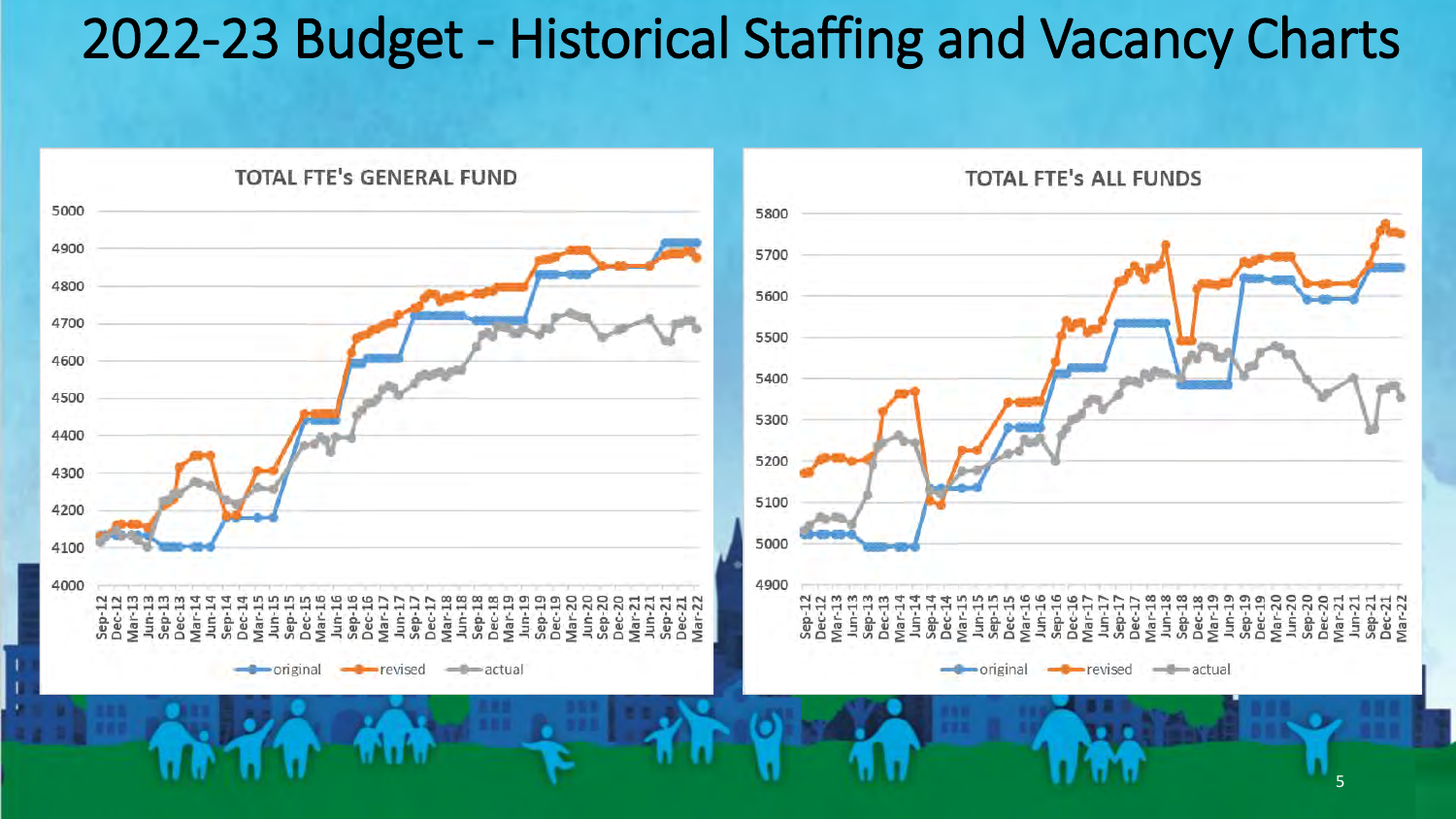## 2022-23 Budget Trends

- Staff vacancies as of March 31, 2022
	- 4,876 FTEs in the general fund with 190 vacant (3.9%)
	- 5,759 FTEs in all funds (incl. grants and ARP/ESSER) with 394 vacant (6.8%)
	- This doesn't include bus aides, food service workers, substitutes, custodians, and other hourly workers, which are down 300-400 checks per payroll from pre-covid rates
	- Based on national and local trends, with likely requested growth in budgeted staff positions, a corresponding increase in vacancies is likely in 2022-23
		- Will there be impact in classroom by adding coaches, administrators, and other nonclassroom BTF positions that are sourced from classroom teachers?
		- Would new supplemental positions be needed if vacancies were filled?
- ARP/ESSER Funding
	- 2022-23 School Based Budgets include \$18.7 million SBMT allocation
	- Many positions will be ARP/ESSER funded (with end date of 9/2024)
	- There are no assurances that ARP/ESSER funding won't be needed to address currently unknown purposes (e.g. to fill a reduction in other revenue)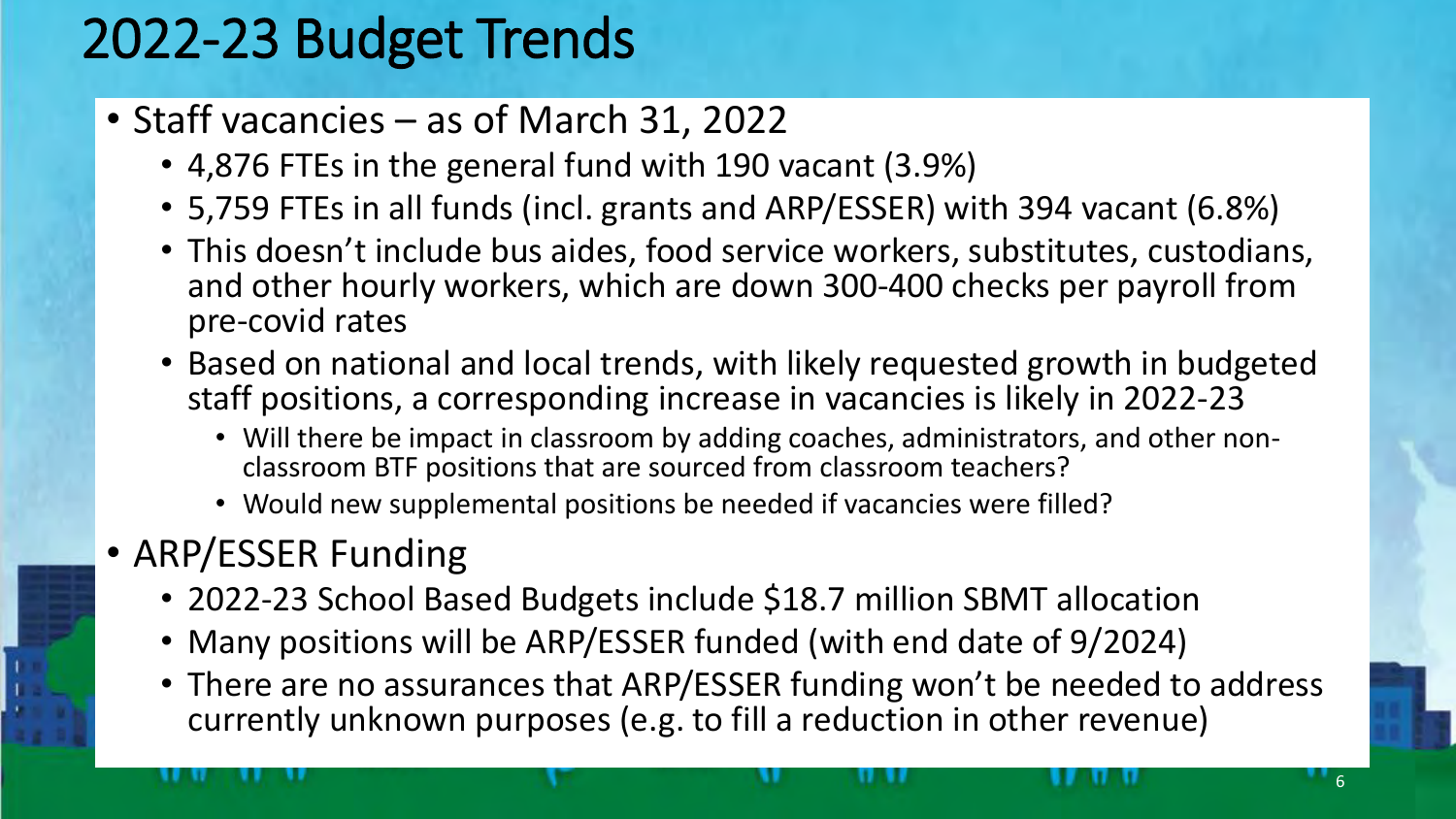## ARP/ESSER Funds Monitoring Update - Summary

- The District ARP/ESSER Plan (\$289.6 million) encompasses the following two grant funds, created under separate Federal legislation:
- ESSER 2 \$89.2 million through Sept 2023 ➢Plan is approved by NYSED (Nov 2021)
- ESSER 3 \$200.4 million through Sept 2024 ➢Includes a set-aside for 20% lost instruction time: \$40.1 million of \$200.4m ➢Plan is approved by NYSED (Feb 2022)
- Both approved applications and full grant detail are posted in the ARP Plan section on the District Webpage: <https://www.buffaloschools.org/Page/97506>

7

• Community Involvement will continue to be a key factor in ARP/ESSER planning throughout the term of the grants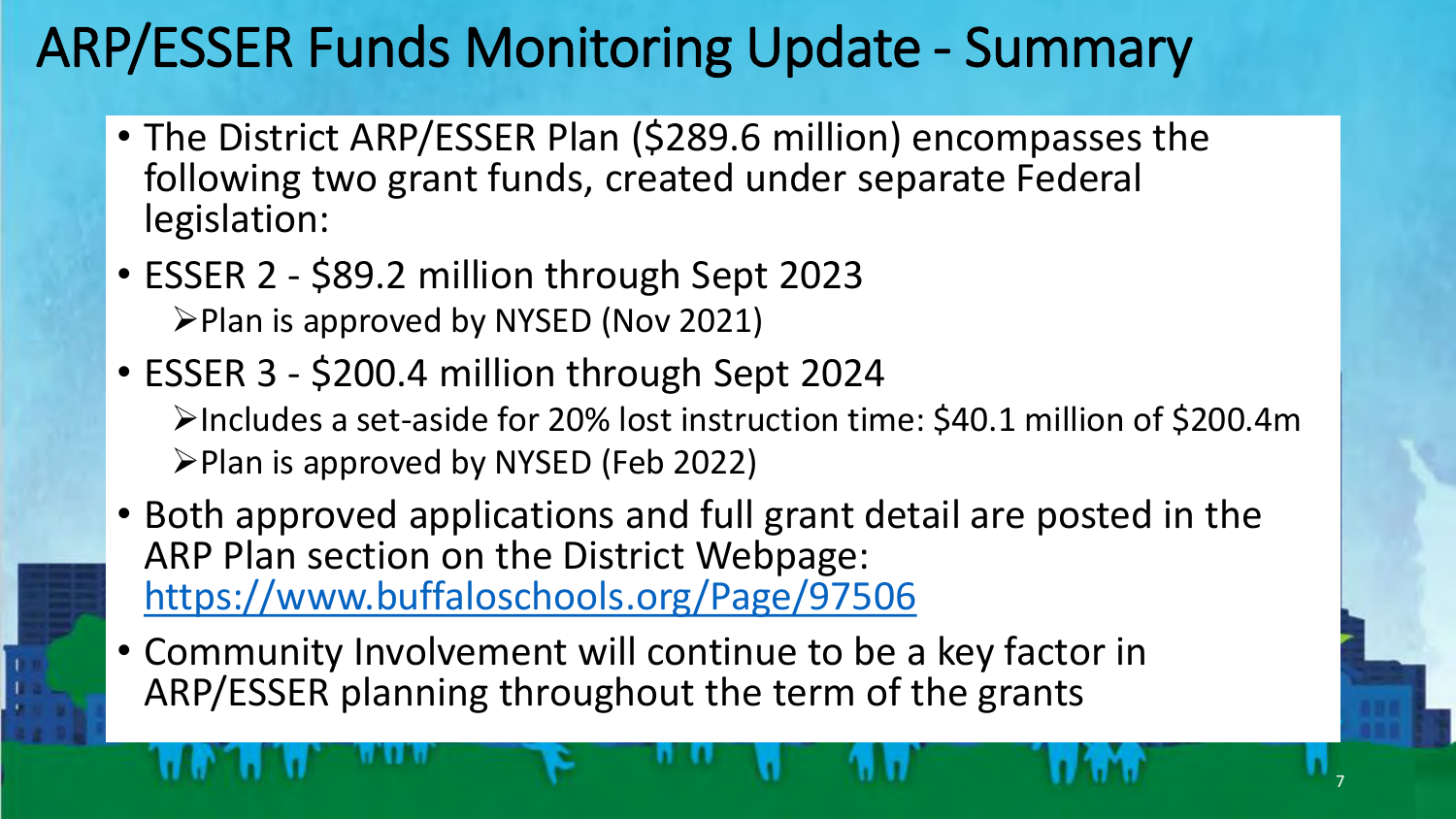## ARP/ESSER Funds Monitoring Update – 21-22 Projections

|                               |               | Actual     |                              |             | Projected  | <b>Total</b> |               |
|-------------------------------|---------------|------------|------------------------------|-------------|------------|--------------|---------------|
|                               |               | Spent      |                              | Actual plus | Spend from | Projected    | Projected     |
| 2021-22 Budget Broken Out     | Revised       | through    | Encumb-                      | encumb-     | April to   | Spend 2021-  | Unspent       |
| By Character Code             | <b>Budget</b> | March 2022 | rances                       | rances      | June       | 22           | <b>Budget</b> |
| 01 BTF (TEACHERS)             | 5,488,096     | 713,643    |                              | 713,643     | 521,500    | 1,235,143    | 4,252,953     |
| <b>02 BTF SUBSTITUTES</b>     | 188,214       | 234,402    |                              | 234,402     |            | 234,402      | (46,188)      |
| 03 BCSA(ADMINISTRATORS)       | 3,015,863     | 592,531    | $\overline{\phantom{0}}$     | 592,531     | 1,182,500  | 1,775,031    | 1,240,832     |
| 04 PCTEA (WHITE COLLAR)       | 1,765,617     | 197,092    |                              | 197,092     | 210,000    | 407,092      | 1,358,525     |
| <b>05 TEACHER AIDES</b>       | 2,486,890     | 214,596    | $\overline{\phantom{0}}$     | 214,596     | 2,056,000  | 2,270,596    | 216,294       |
| 06 TRADES                     | 599,337       | 33,105     | $\overline{\phantom{0}}$     | 33,105      | 63,000     | 96,105       | 503,232       |
| 07 LOCAL 264(BLUE COLL)       | 97,800        |            |                              |             |            |              | 97,800        |
| 08 LOCAL 409 (ENGINEERS)      | 230,690       |            |                              |             |            |              | 230,690       |
| 09 EXEMPT                     | 180,000       | 20,019     | $\qquad \qquad \blacksquare$ | 20,019      | 24,500     | 44,519       | 135,481       |
| 10 MISC PAYROLL ITEMS         |               | 58,568     |                              | 58,568      |            | 58,568       | (58, 568)     |
| 11 OVERTIME                   | 683,876       | 51,082     |                              | 51,082      | 35,000     | 86,082       | 597,794       |
| <b>12 BTF OTHER COMPENSAT</b> | 12,376,715    | 4,823,803  | $\qquad \qquad \blacksquare$ | 4,823,803   | 210,000    | 5,033,803    | 7,342,912     |
| <b>14 TEACHING ASSISTANT</b>  | 1,781,897     | 180,288    |                              | 180,288     | 1,000,000  | 1,180,288    | 601,609       |
| 20 EQUIPMENT                  | 1,356,401     | 28,319     | 94,429                       | 122,748     |            | 122,748      | 1,233,653     |
| <b>40 CONTRACTUAL - MISC</b>  | 24,112,087    | 3,244,003  | 13,994,261                   | 17,238,264  | 1,500,000  | 18,738,264   | 5,373,823     |
| <b>42 FACILITY RENTALS</b>    | 225,018       |            |                              |             |            |              | 225,018       |
| <b>44 TRANSPORTATION</b>      | 1,238,508     | 374,659    |                              | 374,659     |            | 374,659      | 863,849       |
| <b>46 CUSTODIAN CONTRACTS</b> | 1,097,831     |            |                              |             | 898,031    | 898,031      | 199,800       |
| <b>48 TEXTBOOKS</b>           | 257,100       | 93,750     |                              | 93,750      |            | 93,750       | 163,350       |
| 50 SUPPLIES & MISC ITEM       | 24,968,192    | 11,805,217 | 3,156,081                    | 14,961,298  | 500,000    | 15,461,298   | 9,506,894     |
| 51 SOFTWARE                   | 1,167,077     | 118,916    | 613,650                      | 732,566     |            | 732,566      | 434,511       |
| 89 OTHER EMPLOYEE BENE        | 14,248,831    | 1,425,111  |                              | 1,425,111   | 6,476,506  | 7,901,617    | 6,347,214     |
| 99 INTERFUND TRANSFERS        | 9,516,305     |            |                              |             | 4,000,000  | 4,000,000    | 5,516,305     |
| <b>Grand Total</b>            | 107,082,345   | 24,209,104 | 17,858,421                   | 42,067,525  | 18,677,037 | 60,744,561   | 46,337,783    |

Salary costs are based on current trend rate, and expected transfers of certain program costs currently in other funds. Note: Budgets based on full year of spending.

\*\*Departments have until 5/1/22 to enter requisitions for nonsalary spending\*\*

dependent on above  $\big|_8$ Benefits/Indirect is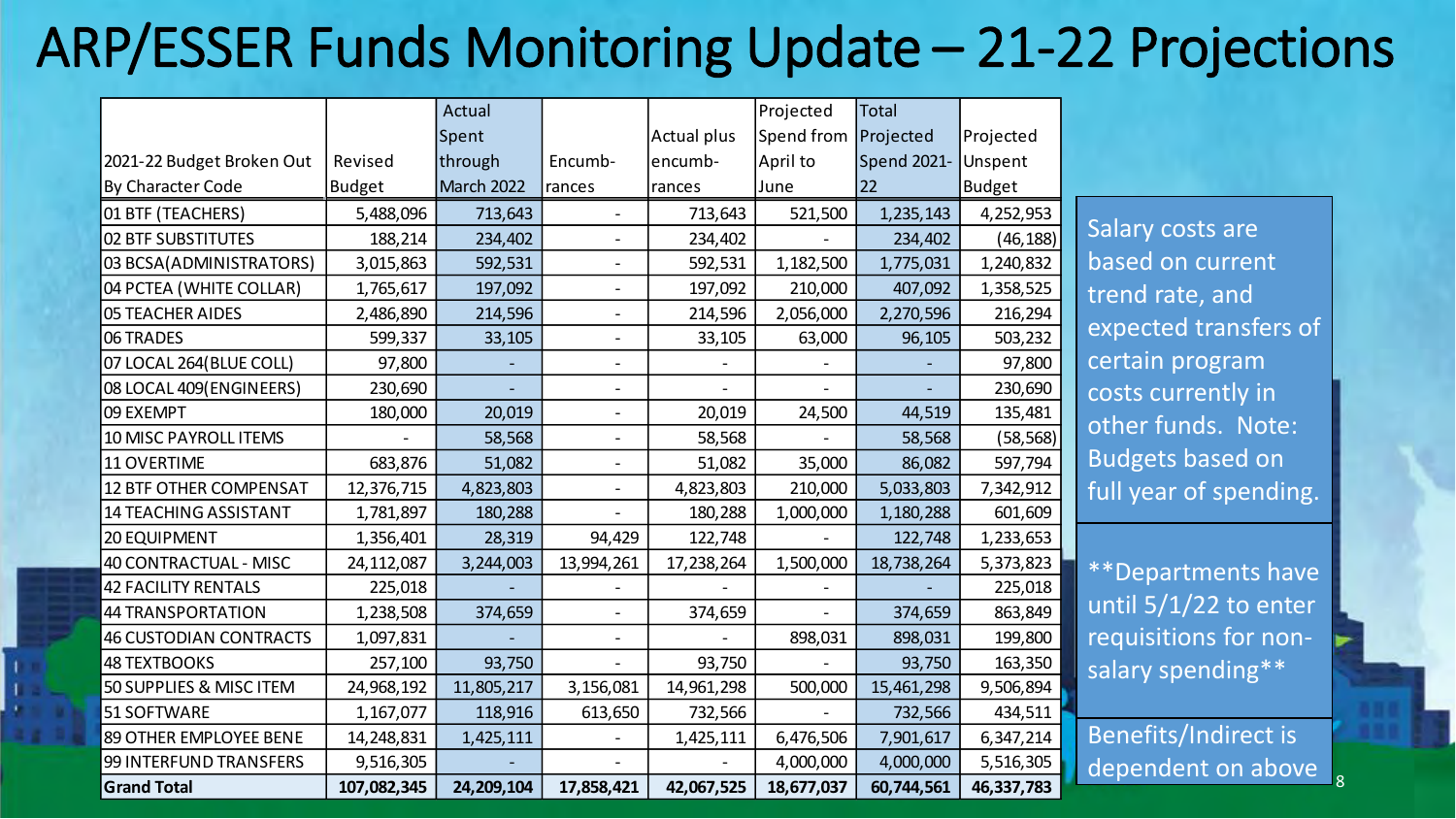### Tentative Upcoming Finance and Operations Related Items

- Finance and Operations Committee
	- May 4, 2022
		- Detailed budget update and discussion
		- ARP/ESSER update
- Board Meeting
	- ➢April 20, 2022
		- Board Resolution for JSCB Debt refinancing expected to save \$3.6 million (projected as of 3.28.2022, down from \$4.8 million as of 2.28.2022)
		- Four Year Financial Plan

#### ➢May 18, 2022

- 2022-23 Adopted Budget
- Third Quarter Financial Report
- Third Quarter Grants Report
- Updated Procurement Policies (including MWBE policy) to be tabled